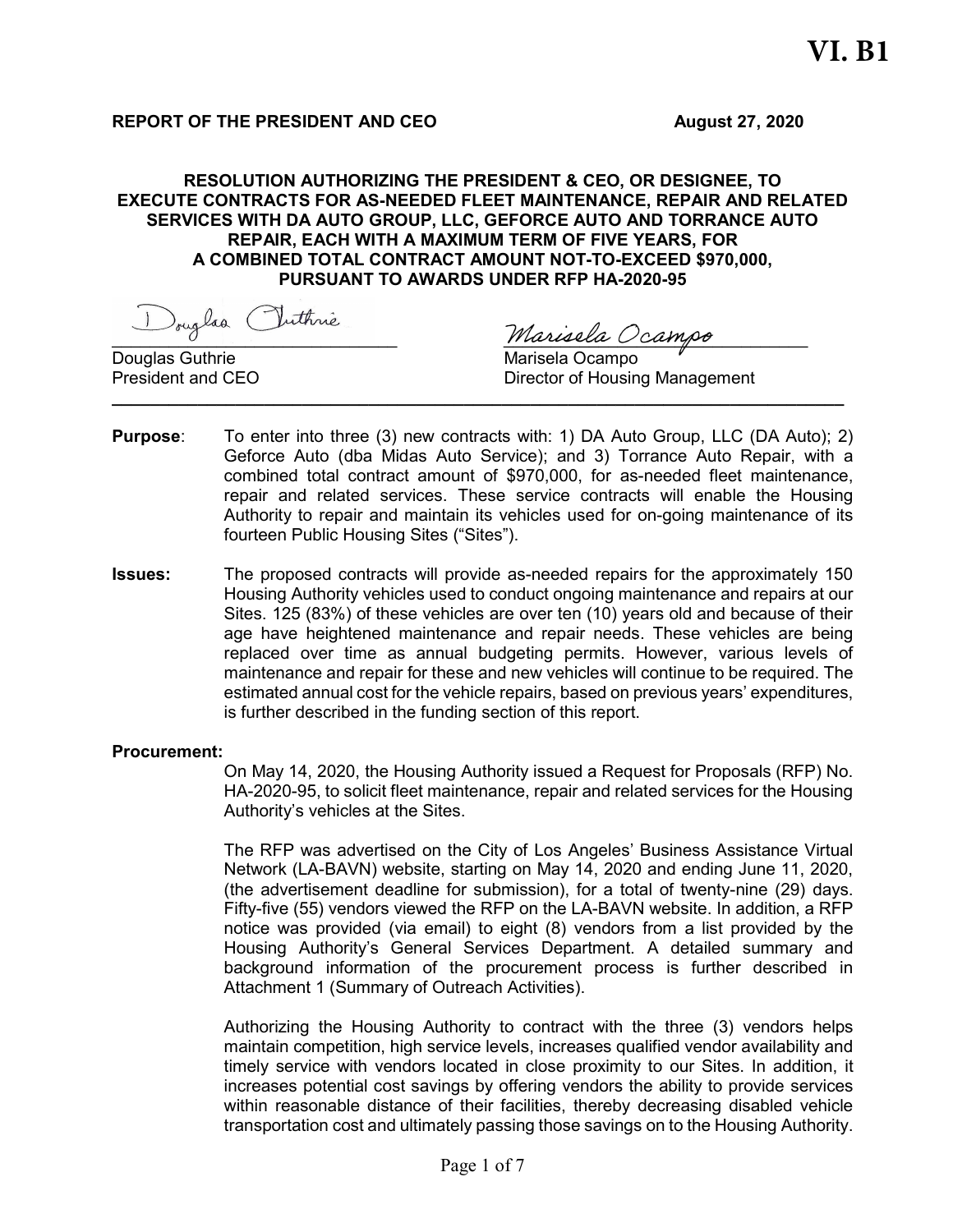Vision Plan: PATHWAYS Strategy #7: Identify opportunities to reduce operating and administrative costs so that scarce resources are maximized

> The proposed authorization to enter into as-needed vehicle repair services contracts will ensure greater operating efficiencies by allowing HACLA staff to maintain our necessary vehicle assets at the lowest cost possible by utilizing qualified vehicle repair vendors as operable vehicles are necessary to transport staff, equipment and tools to perform site improvements.

Funding: The Chief Administrative Officer confirms the following:

Source of Funds: Public Housing Operating Funds is the primary funding source for public housing maintenance projects and services.

Budget and Program Impact: The Housing Authority anticipates the following annual expenditures for vehicle repairs based on estimated as-needed services:

| Year 1    | Year 2    | Year 3    | Year 4    | <b>Year 5</b> |
|-----------|-----------|-----------|-----------|---------------|
| \$182,066 | \$187,845 | \$193,809 | \$199,964 | \$206.316     |

These expenditures are included in the Housing Authority's 2020 Operating Budget and will be budgeted in subsequent years as required.

## Environmental Review:

Approval of these three (3) new service contracts with: 1) DA Auto Group, LLC; 2) Geforce Auto (dba Midas Auto Service); and 3) Torrance Auto Repair is exempt from CEQA and NEPA.

### Section 3 – Economic Opportunities:

All three (3) recommended proposers have submitted Section 3 - Economic Opportunities (Section 3) Plans, in conformity with the requirements of the Housing Authority's Section 3 Guide and Compliance Plan. Geforce Auto (dba Midas Auto Service) has committed to hiring a mechanic, DA Auto Group, LLC has committed to working with trade schools to hire an apprentice, and Torrance Auto Repair made a commitment to hire an administrative assistant.

- ATTACHMENT: 1. Resolution
	- 2. Summary of Outreach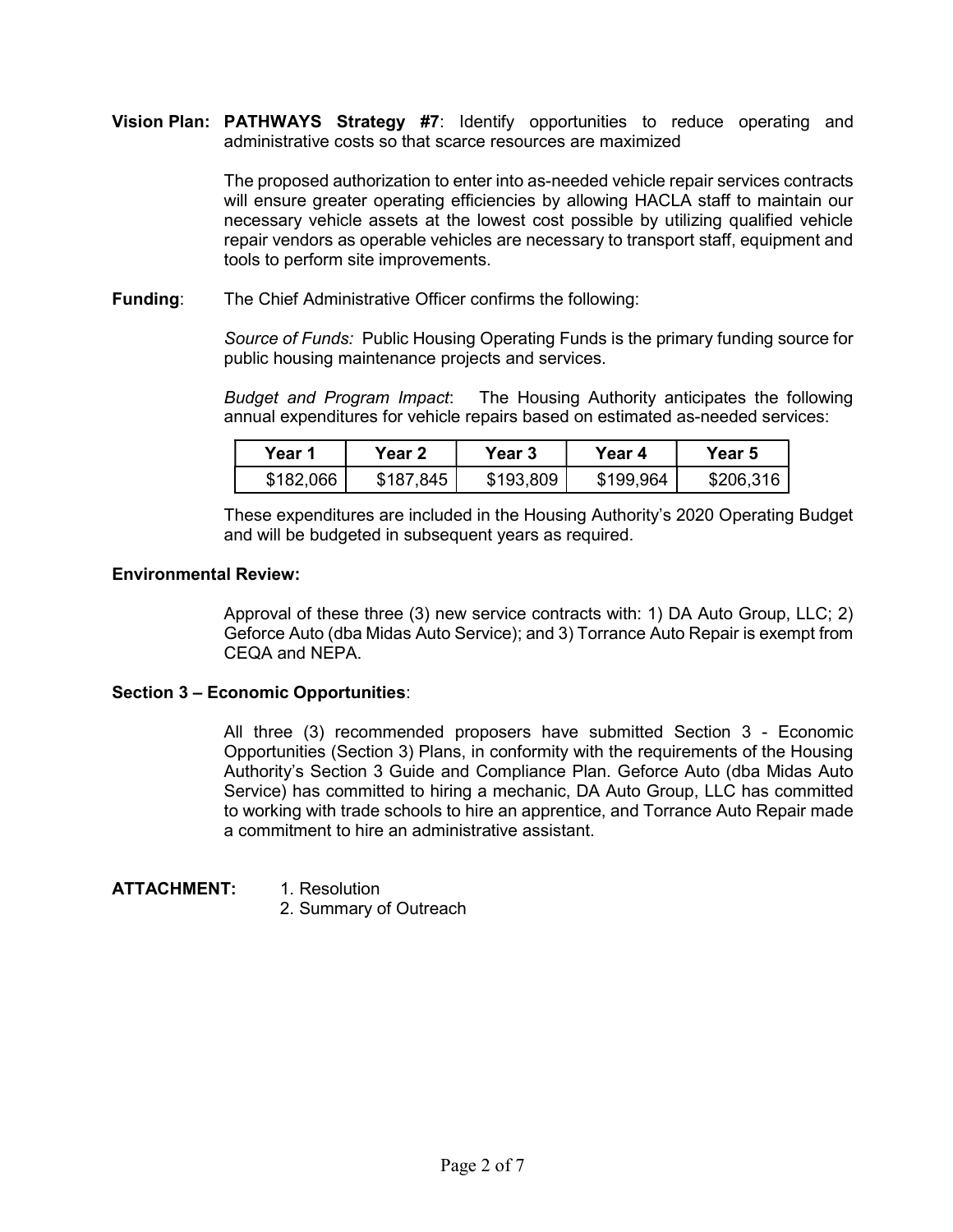### RESOLUTION NO.

### RESOLUTION AUTHORIZING THE PRESIDENT & CEO, OR DESIGNEE, TO EXECUTE CONTRACTS FOR AS-NEEDED FLEET MAINTENANCE, REPAIR AND RELATED SERVICES WITH DA AUTO GROUP, LLC, GEFORCE AUTO AND TORRANCE AUTO REPAIR, EACH WITH A MAXIMUM TERM OF FIVE YEARS, FOR A COMBINED TOTAL CONTRACT AMOUNT NOT-TO-EXCEED \$970,000, PURSUANT TO AWARDS UNDER RFP HA-2020-95

WHEREAS, the Housing Authority of the City of Los Angeles ("Authority") requires asneeded fleet maintenance, repair and related services for its vehicles used for on-going maintenance of its fourteen Public Housing Sites that cannot be satisfied with its own personnel; and

WHEREAS, the Authority has determined the most effective and feasible manner of obtaining qualified fleet services is by contracting for such services; and

WHEREAS, on May 14, 2020, the Authority issued a Request for Proposals (RFP) No. HA-2020-95, to solicit for as-needed fleet maintenance, repair and related services for its owned vehicles at various public housing sites; and

WHEREAS, on June 11, 2020, the Authority received a total of four (4) proposals; and

WHEREAS, a panel of subject matter experts reviewed and evaluated the four (4) proposals received, using the criteria stated in RFP No. HA-2020-95; and

WHEREAS, the evaluation panel unanimously concluded that the proposals received from 1) DA Auto Group, LLC; 2) Geforce Auto (dba Midas Auto Service); and 3) Torrance Auto Repair, all represent best values and should be recommended for contract awards; and

WHEREAS, the Authority desires to award and enter into one-year contracts with four (4) one-year options to extend, for a maximum of five (5) years each, with 1) DA Auto Group; 2) LLC, Geforce Auto (dba Midas Auto Service); and 3) Torrance Auto Repair for fleet maintenance, repair and related services; and

WHEREAS, the Chief Administrative Officer confirms the necessary funds are available and included in the Authority's 2020 Annual Budget, with additional funds for the contracts to be budgeted annually, and adopted as part of subsequent years' Annual Budgets.

NOW, THEREFORE, BE IT RESOLVED that the Board of Commissioners authorizes the President and CEO, or designee, to execute contracts with 1) DA Auto Group, LLC, 2) Geforce Auto (dba Midas Auto Service); and 3) Torrance Auto Repair, each for an initial one-year contract term with four one-year options to extend, for a maximum of 5 (five) years, for a total combined amount not-to-exceed \$970,000; and to alter or adjust the authorized sum between the three awarded contracts, on an as-needed basis.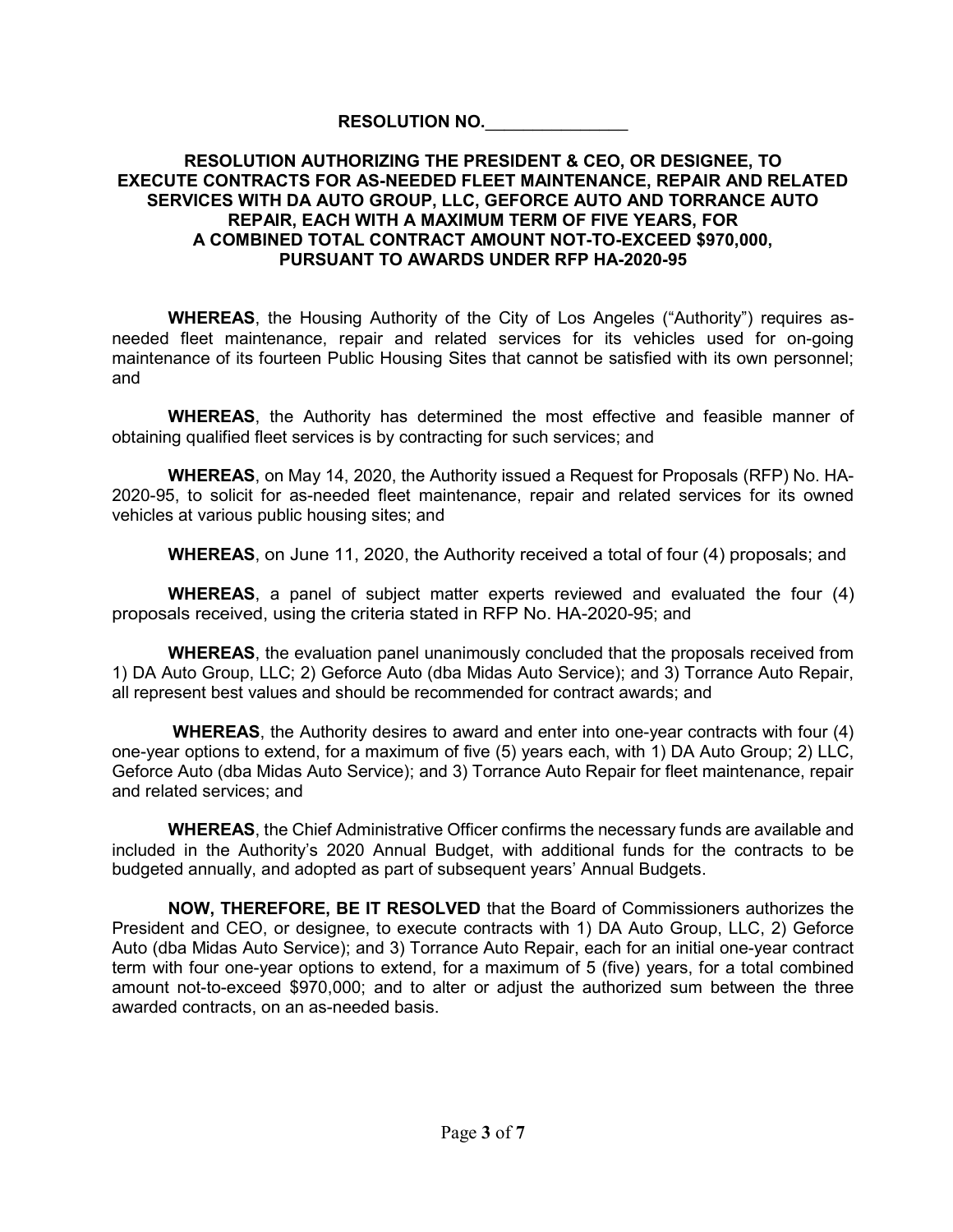BE IT FURTHER RESOLVED that this Resolution shall take effect immediately.

JAMES JOHNSON CITY OF LOS ANGELES

APPROVED AS TO FORM: HOUSING AUTHORITY OF THE

BY: \_\_\_\_\_\_\_\_\_\_\_\_\_\_\_\_\_\_\_\_\_\_\_\_\_ BY: \_\_\_\_\_\_\_\_\_\_\_\_\_\_\_\_\_\_\_\_\_\_ GENERAL COUNSEL CHAIRPERSON

DATE ADOPTED: \_\_\_\_\_\_\_\_\_\_\_\_\_\_\_\_\_\_\_\_\_\_\_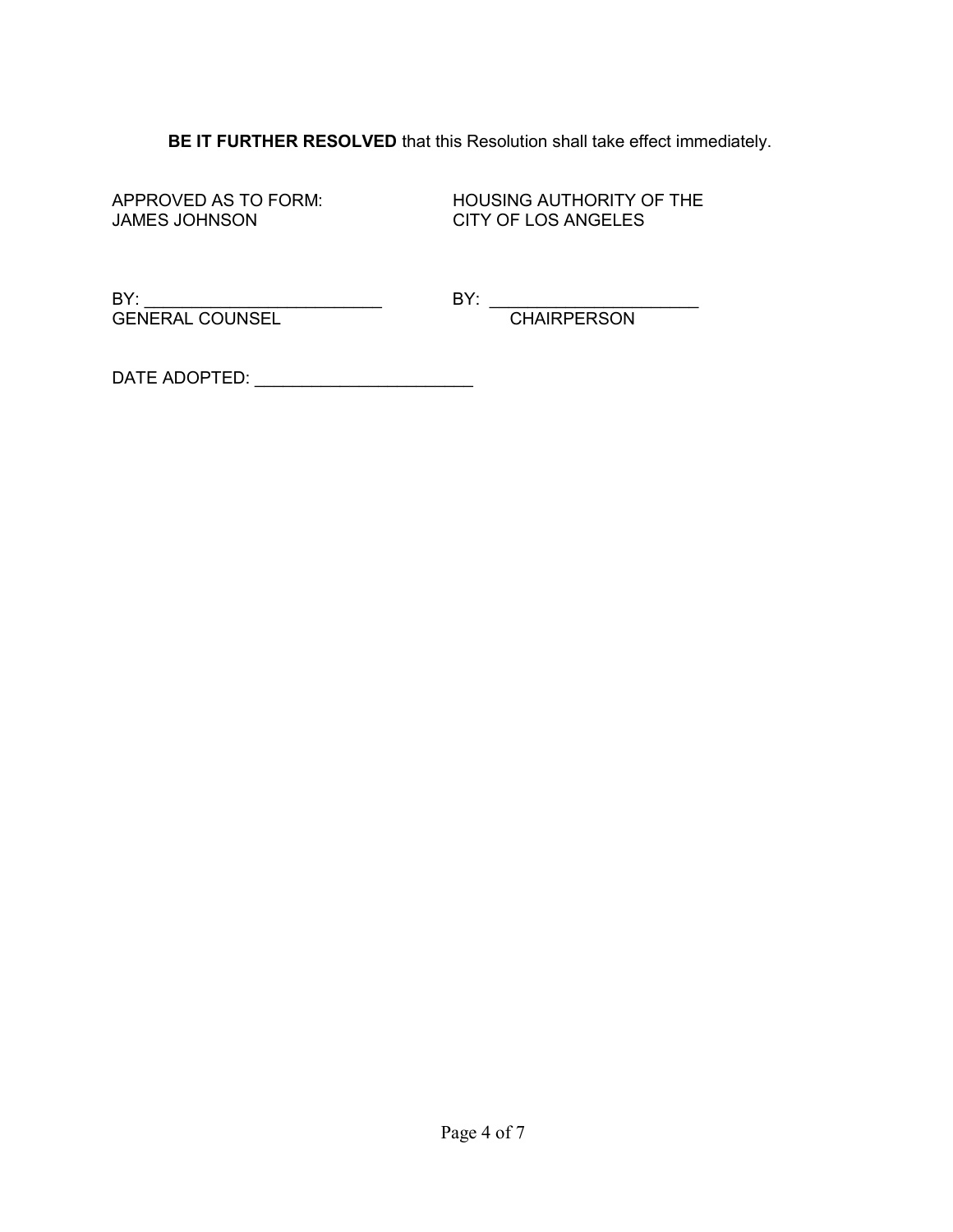## Summary of Outreach

## RFP No. HA-2020-95

Fleet Maintenance, Repair and Related Services

### A. Funding Source

 $\boxtimes$  Federal  $\Box$  Non-Federal  $\Box$  Mixed Funding

### B. Advertisement; Minority/Women Outreach

HACLA's General Services Department advertised the subject Request for Proposal ("RFP") on the City of Los Angeles' Business Assistance Virtual Network (LA-BAVN) website, starting on May 14, 2020, until the submission deadline of June 11, 2020, for a total of twenty-nine (29) days. Fifty-five (55) vendors viewed the RFP on the LA-BAVN website, and a RFP notice was provided (via email) to eight (8) vendors from a list provided by the General Services Department.

In support of the Housing Authority's policy to contract with Minority Business Enterprises (MBEs), Women's Business Enterprises (WBEs) and Labor Surplus Area (LSA) businesses, on May 14, 2019, a notice of this RFP was provided to the local office of the U.S. Small Business Administration (SBA) and the List of Recognized Minority and Women-owned Business Organizations maintained by HACLA.

#### C. Pre-Proposal Conference

There was no pre-proposal conference conducted due to the closure of our offices to the public stemming from COVID-19.

#### D. Addenda

On May 18, 2020, Addenda No. 1, was posted on the LA-BAVN website.

## E. Receipt of Proposals

Proposals were due on June 11, 2020. A total of four (4) proposals were received from the following:

| <b>Company Name</b>                 |
|-------------------------------------|
| DA Auto Group, LLC                  |
| Geforce Auto dba Midas Auto Service |
| Torrance Auto Repair                |
| <b>Imperial Teach LLC</b>           |

#### F. Review of Proposals for Responsiveness and Contractor Responsibility

The Contract Administrator determined that all proposals received were responsive and that all contractors who submitted proposals were responsible.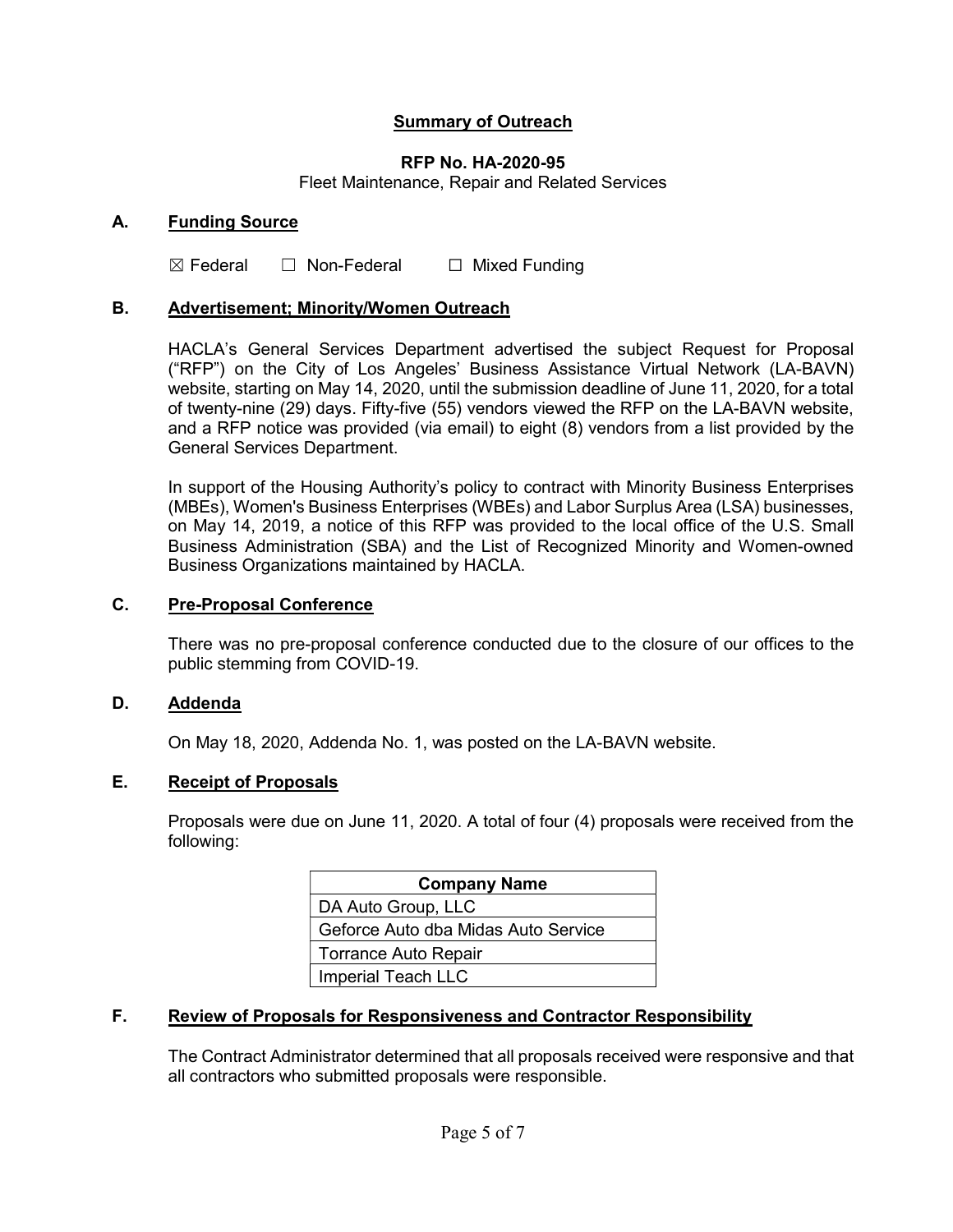## G. Panel Review

The evaluation panel (Panel) was comprised of three (3) panelists with subject matter expertise. The Panel met as a group on June 30, 2020.

| <b>Company Name</b>                   | <b>Score</b> |
|---------------------------------------|--------------|
| DA Auto Group, LLC                    | 91.33        |
| Geforce Auto (dba Midas Auto Service) | 82.40        |
| Torrance Auto Repair                  | 82.16        |
| Imperial Teach LLC                    | 68.33        |

The scores are reflected in the Consensus Rating Form and are signed by each panelist, and have also been confirmed by the Contract Administrator. The Panel elected not to schedule interviews.

## H. Best and Final Offers

On July 8, 2020, the Housing Authority requested Best and Final Offers ("BAFO") from the top three (3) ranked proposers relative to price/cost. Two of the three shortlisted proposers responded timely to the BAFO requests and lowered their rates. Geforce Auto (dba Midas Auto Group) did not respond to the request. The Panel determined that based on all the RFP factors, DA Auto Group, LLC, Geforce Auto (dba Midas Auto Service), and 3) Torrance Auto Repair, all represent best values, and should be recommended for contract awards.

### I. Recommendation for Award

The Panel recommends DA Auto Group, LLC, Geforce Auto (dba Midas Auto Service) and Torrance Auto Repair for contract award.

## J. Workforce Profile

DA Auto Group, LLC, Geforce Auto (dba Midas Auto Service) and Torrance Auto Repair submitted a Workforce Profile that revealed the following workforce composition:

| <b>Company</b>                         | <b>Employees</b> |                                                    |  |
|----------------------------------------|------------------|----------------------------------------------------|--|
| DA Auto Group, LLC                     | Total:           | 6<br>2 minorities = $33\%$<br>$= 16%$<br>1 women   |  |
| Geforce Auto dba Midas<br>Auto Service | Total:           | 9<br>7 minorities = $77\%$<br>2 women = $22%$      |  |
| <b>Torrance Auto Repair</b>            | Total:           | 21<br>16 minorities = $76\%$<br>$= 9\%$<br>2 women |  |